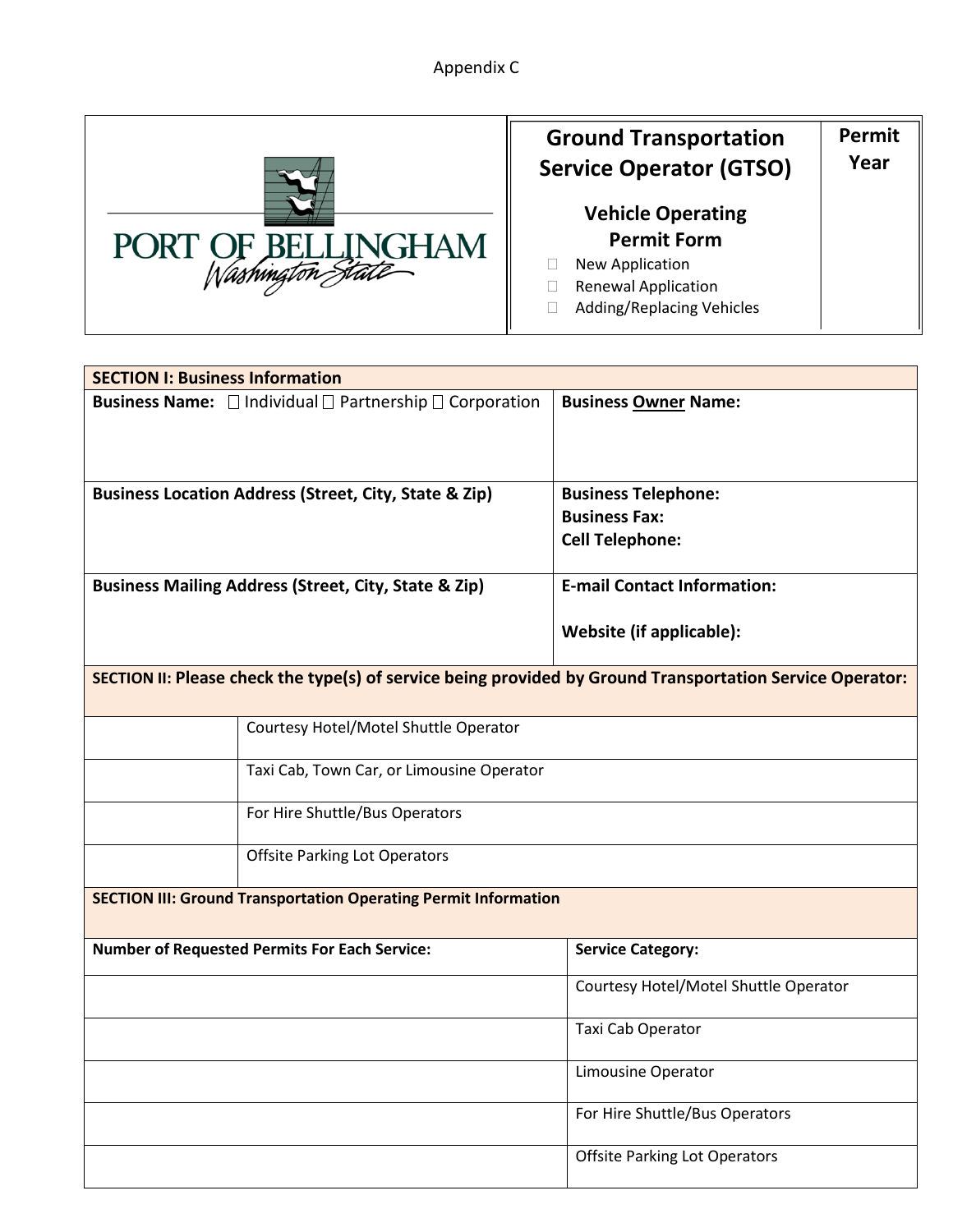**SECTION IV: Provide the following information for each vehicle to be used to provide the GTSO service(s) identified herein:**

| <b>YEAR</b> | <b>MAKE</b> | <b>MODEL</b> | <b>License Plate</b> | <b>GTSO Category</b> | <b>Vehicle Operating Permit #</b> |
|-------------|-------------|--------------|----------------------|----------------------|-----------------------------------|
|             |             |              |                      |                      |                                   |
|             |             |              |                      |                      |                                   |
|             |             |              |                      |                      |                                   |
|             |             |              |                      |                      |                                   |
|             |             |              |                      |                      |                                   |
|             |             |              |                      |                      |                                   |
|             |             |              |                      |                      |                                   |
|             |             |              |                      |                      |                                   |
|             |             |              |                      |                      |                                   |
|             |             |              |                      |                      |                                   |
|             |             |              |                      |                      |                                   |
|             |             |              |                      |                      |                                   |
|             |             |              |                      |                      |                                   |
|             |             |              |                      |                      |                                   |
|             |             |              |                      |                      |                                   |
|             |             |              |                      |                      |                                   |
|             |             |              |                      |                      |                                   |
|             |             |              |                      |                      |                                   |
|             |             |              |                      |                      |                                   |
|             |             |              |                      |                      |                                   |
|             |             |              |                      |                      |                                   |
|             |             |              |                      |                      |                                   |
|             |             |              |                      |                      |                                   |
|             |             |              |                      |                      |                                   |
|             |             |              |                      |                      |                                   |
|             |             |              |                      |                      |                                   |
|             |             |              |                      |                      |                                   |
|             |             |              |                      |                      |                                   |
|             |             |              |                      |                      |                                   |

(If additional space is needed, please list all information on a separate sheet of paper)